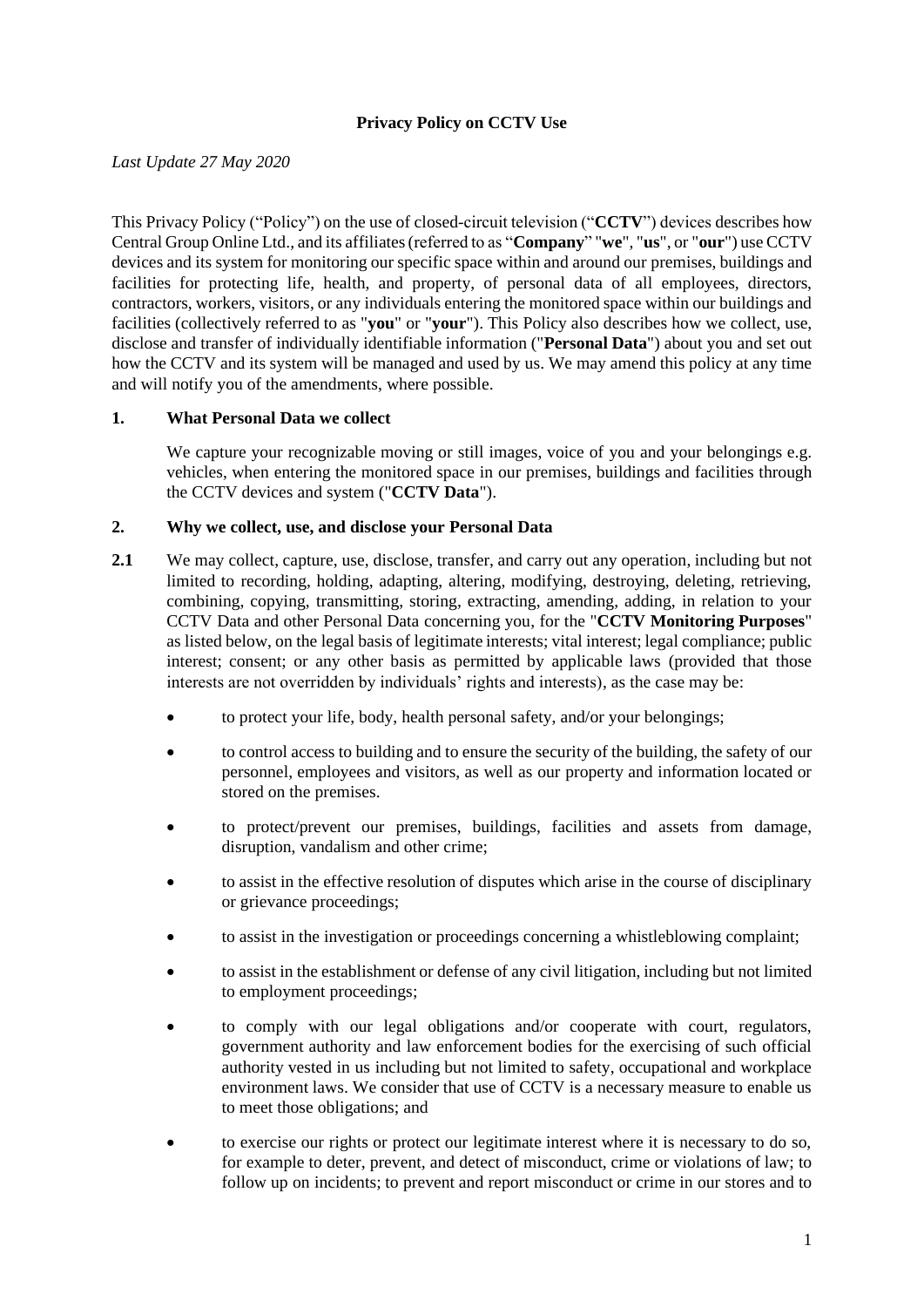protect the security and integrity of our business. We will endeavor on the continuing basis to balance between our legitimate interest and that of any relevant third parties, as the case maybe, and your fundamental rights and freedom in relation to the protection of the CCTV Data concerning you. We will also endeavor to identify any steps required to achieve the right balance as appropriate.

- 2.2 We will install CCTV devices at strategic points within our premises, buildings and facilities, except certain areas such as changing rooms, toilets, and shower rooms.
- 2.3 Our CCTV devices are in operation 24 hours a day and they will be monitored by our security staff, except in case of device/system failure and/or maintenance.
- **2.4** We will place appropriate signage in the monitored areas that the CCTV is in use.

### **3. To whom we disclose your Personal Data**

- 3.1 We will keep CCTV Data concerning you confidential, and will not disclose or transfer it except to our subsidiaries, affiliates, and other carefully selected third parties now or in the future, licensees, joint venture partners and/or service providers, [who may be located overseas,] to achieve the CCTV Monitoring Purposes provided in this Policy.
- **3.2** Third parties to which we may disclose CCTV Data and other Personal Data concerning you include our affiliates (as part of our legitimate interest and our affiliates' interest to achieve the CCTV Monitoring Purposes), governmental and/or regulatory organizations (to comply with legal obligations or to support or assist law enforcement organizations with regard to investigation and prosecution of civil or criminal proceedings), and third-party service providers (as our necessary steps to ensure our protection of your health and personal safety, and belongings). However, the access to CCTV Data may only be accessed or disclosed to the extent necessary in order to deal with an incident which falls within one of the objectives identified in this Clause 3.2 or in order to respond a request made by an individual under the law under Clause 2.1.

### **4. Transfer your Personal Data internationally**

We may disclose or transfer your CCTV Data as part of necessary steps to ensure your health, personal safety, and belongings, to [**third-party service providers**] that are outside of Thailand, and such disclosure or transfer may only be done by obtaining your consent or there are any other compelling legitimate grounds (e.g. to perform the contract terms between us and other persons for your benefit) as permitted by applicable laws. Such destination countries may or may not have the same data protection standard similar to Thailand, however, we will ensure that the data transfer requirement under applicable data protection law which is in effect at that time is met before such transfer.

#### **5. Security measures**

- **5.1** We use reasonable organizational, technical and administrative security measures to protect CCTV Data and Personal Data concerning you from accidental, unlawful, or unauthorized destruction, loss, access, use, alteration, or disclosure.
- **5.2** We will from time to time review and update our security measures as necessary or upon development of the concerning technology to ensure effective and appropriate security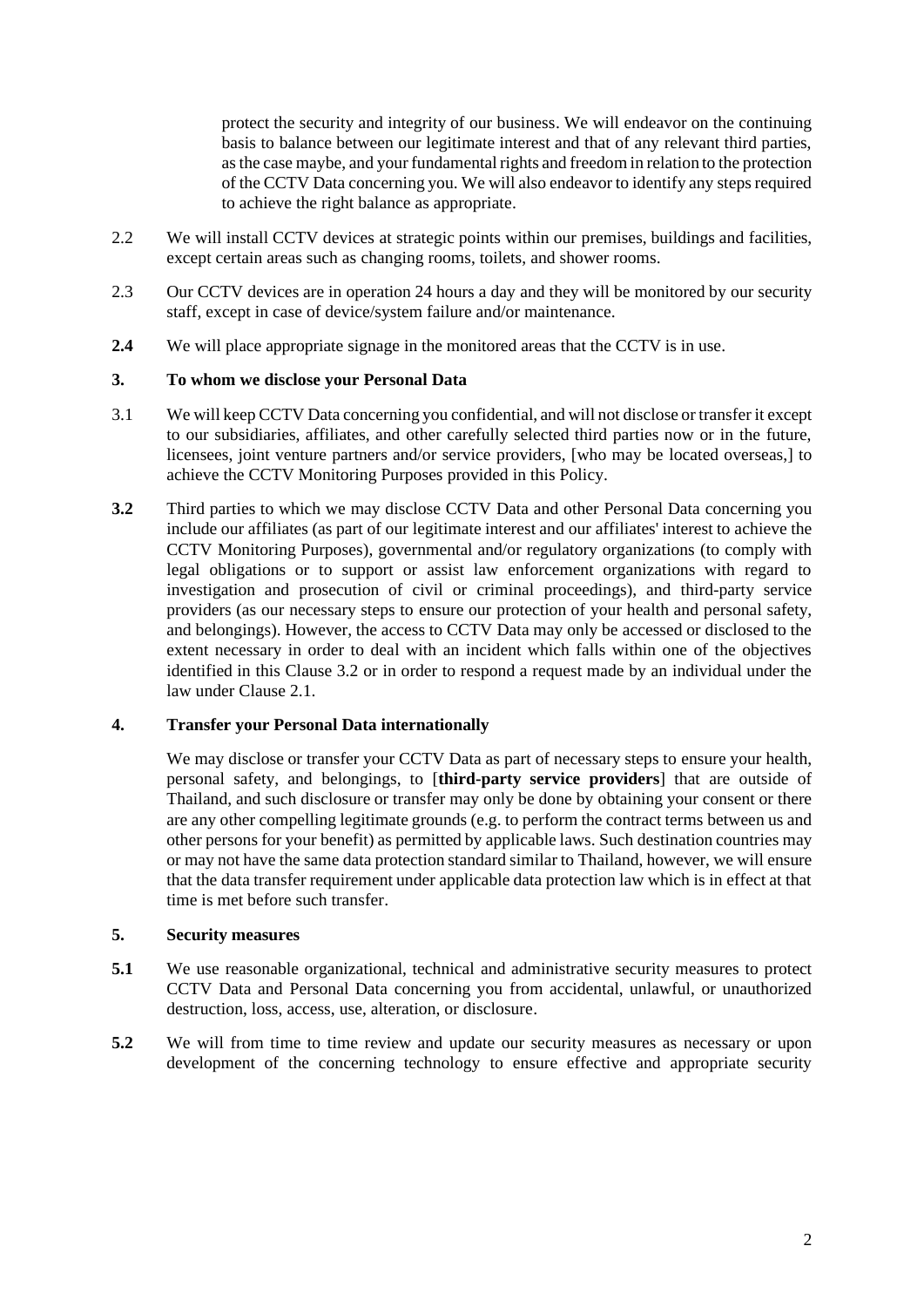measures, and in line with minimum legal requirements as prescribed by the relevant governmental organizations.

### **6. How long de we retain your Personal Data**

We will retain your CCTV Data in our system for the period necessary to fulfil the CCTV Monitoring Purposes for which we obtained them. When we are no longer permitted by the applicable laws to store your CCTV Data, we will remove it from our systems and records. However, we may retain your CCTV Data for a longer duration, such as until the end of legal action or if required by the applicable laws or specific CCTV Data are required to be retained in order to deal with an incident or in order to respond to a request by an individual made under the law.

### **7. What are your rights with regards to your Personal Data**

Subject to the conditions and exceptions under the applicable laws, you may have the rights to access and/or obtain a copy of, port, rectify, delete, destroy or anonymize certain CCTV Data that we have about you, restrict and/or object to certain activities, in which we engage with respect to your personal data. If we process your Personal Pata based on your consent, you may withdraw your consent, but we may not be able to provide you with our goods or services. You may also have the right to request us to disclose how we obtain your Personal Data without your consent and lodge a complaint with the competent authority under the applicable laws.

### **8. Contact us**

.

If you have questions or concerns or would like to exercise your rights in relation to your CCTV Data, please contact us or our Data Protection Officer at:

- 1. Central Group Online Ltd.
	- K.Sukanya Charoenfooprasert
	- 19/111, 919/11 Jewelry Trade Center 54,55 th Fl., Silom Rd., Silom, Bangrak, Bangkok 10500
	- (chsukanya@central.co.th/02-0266151 ext.1112)
- 2. Data Protection Officer
	- Data Protection Officer
	- Data Protection Office, Central Group 22 Soi Somkid Ploenchit Road, Lumpini, Pathumwan, Bangkok, 10330 Thailand
	- email: dpo@central.co.th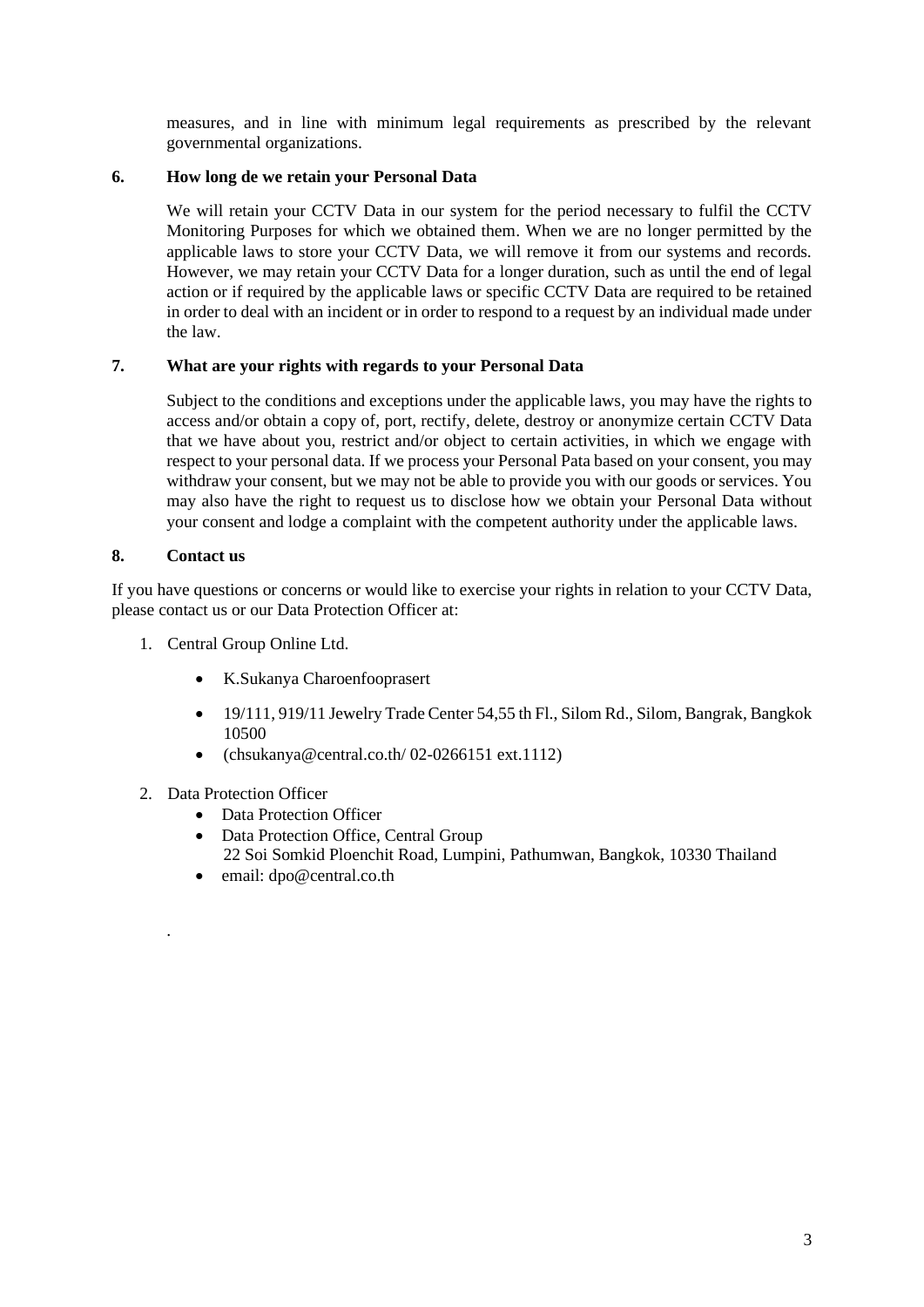### **Privacy Policy on CCTV Use**

## *ฉบับลงวันที่ 27 พฤษภาคม 2563*

• นโยบายความเป็นส่วนตวัฉบบั น้ี("**นโยบาย**")จะอธิบายเกี่ยวกับการใช้อุปกรณ์กล้องวงจรปิ ด ("**CCTV**") ที่ บริษัทเซ็นทรัล กรุ๊ป ออนไลน์จ ากัด (ส านักงานใหญ่) และบริษัทในเครือ (ซ่ึงต่อไปน้ีเรียกว่า "**บริษัท**" "**เรา**" หรือ "ของเรา") ได้ใช้อุปกรณ์ CCTV พร้อมกับระบบต่างๆ สำหรับการตรวจสอบภายในพื้นที่ใดเป็นการเฉพาะ รวมถึงพ้ืนที่รอบๆ บริเวณของสถานที่ อาคาร และพ้ืนที่ใดๆ เพื่อการป้องกันชีวิต อนามัย และทรัพย์สิน โดยมี ู้ข้อมูลส่วนบุคคลของลูกจ้าง กรรมการบริษัท คู่ค้า ผู้ปฏิบัติงาน ผู้มาติดต่อ หรือบุคคลใดก็ตาม (ซึ่งจะรวมเรียกว่า "ท่าน" หรือ "ของท่าน) ที่ได้เข้าไปอย่ในบริเวณพื้นที่ที่ทำการตรวจสอบภายในอาคารและพื้นที่ใดๆ ดังกล่าว นอกจากนี้ นโยบายฉบับนี้อธิบายถึงวิธีการในการเก็บรวบรวม ใช้ เปิดเผย และการส่งหรือโอนย้ายข้อมูลเกี่ยวกับ บุคคลซึ่งทำให้สามารถระบุตัวบุคคลนั้นได้ ("ข้อมูลส่วนบุคคล") ของท่าน และระบุถึงวิธีการในการจัดการหรือ การใช้ระบบ CCTV ของเรา ทั้งนี้ เราอาจทำการแก้ไขเพิ่มเติมนโยบายฉบับนี้ได้ทกเมื่อและจะแจ้งถึงการแก้ไข ดังกล่าวให้ท่านได้ทราบเท่าที่จะด าเนินการได้

# **9. ข้อมูลส่วนบุคคลประเภทใดบ้างที่เราเก็บรวบรวม**

เราจะทำการเก็บภาพเคลื่อนไหวหรือภาพนิ่งซึ่งสามารถที่จะสามารถจดจำได้ว่าเป็นท่าน เสียงของท่าน รวมถึง ทรัพย์สินของท่าน อาทิ ยานพาหนะ เมื่อเขา้ไปในพ้ืนที่ที่ได้ท าการตรวจสอบภายในสถานที่ อาคาร และพ้ืนที่ใดๆ ของเรา ผ่านระบบและอุปกรณ์CCTV ("**ข้อมูลจาก CCTV**")

## **10. เหตุใดเราจึงเก็บรวบรวม ใช้หรือเปิดเผยข้อมูลส่วนบุคคลของท่าน**

- **10.1** เราอาจท าการรวบรวม เก็บภาพ ใช้ เปิ ดเผย โอน และด าเนินการใดๆ ซึ่งรวมถึงแต่ไม่จ ากัดเพียงการบันทึกการเก็บ บันทึก การปรับเปลี่ยน การแก้ไข การดัดแปลง การทำลาย การลบ การกู้คืน การรวม การทำสำเนา การส่งผ่าน การเก็บรักษา การถอน การปรับปรุง การเพิ่มเติม ต่อข้อมูลจาก **CCTV** เกี่ยวกับท่านและข้อมูลส่วนบุคคลอื่นๆ ที่ เกี่ยวข้องกับท่าน สำหรับ "วัตถุประสงค์การตรวจสอบโดย **CCTV**" ตามรายการที่ระบ<sup>ู</sup>่ไว้ด้านล่าง จะกระทำบน ฐานประโยชน์โดยชอบด้วยกฎหมายเพื่อประโยชน์ต่อชีวิต เพื่อการปฏิบัติตามกฎหมาย เพื่อประโยชน์สาธารณะ ตามความยินยอมที่ได้รับ หรือตามฐานอื่นใดที่ได้รับอนุญาตตามกฎหมายที่บังคับใช้ในประเทศไทย (โดยที่ ผลประโยชน์เหล่านั้นจะไม่เป็นการก้าวล่วงต่อสิทธิและผลประโชน์ของบุคคลใด) ซึ่งอาจพิจารณาได้ตามกรณี ดงัน้ี
	- เพื่อปกป้องชีวิต ร่างกาย ความปลอดภัยอนามัยส่วนบุคคลและ/หรือทรัพย์สินส่วนตัวของท่าน
	- เพื่อควบคุมการเข้ามาภายในอาคารและเพื่อการรักษาความปลอดภัยของอาคาร บุคลากร พนักงาน และผู้มา ติดต่อ รวมทั้งทรัพย์สินและข้อมูลของเราที่ตั้งอยู่หรือเก็บไว้ในสถานที่นั้นๆ
	- เพื่อการปกป้อง/ป้องกันสถานที่อาคาร พ้ืนที่ต่างๆ และทรัพย์สินของเรา จากความเสียหายการหยุดชะงัก การ ท าลายและอาชญากรรมอื่นๆ
	- เพื่อช่วยเหลือในการแก้ไขปัญหาข้อพิพาทอย่างมีประสิทธิภาพที่เกิดขึ้นในขณะทำการลงโทษทางวินัยหรือการ พิจารณาเรื่องร้องทุกข์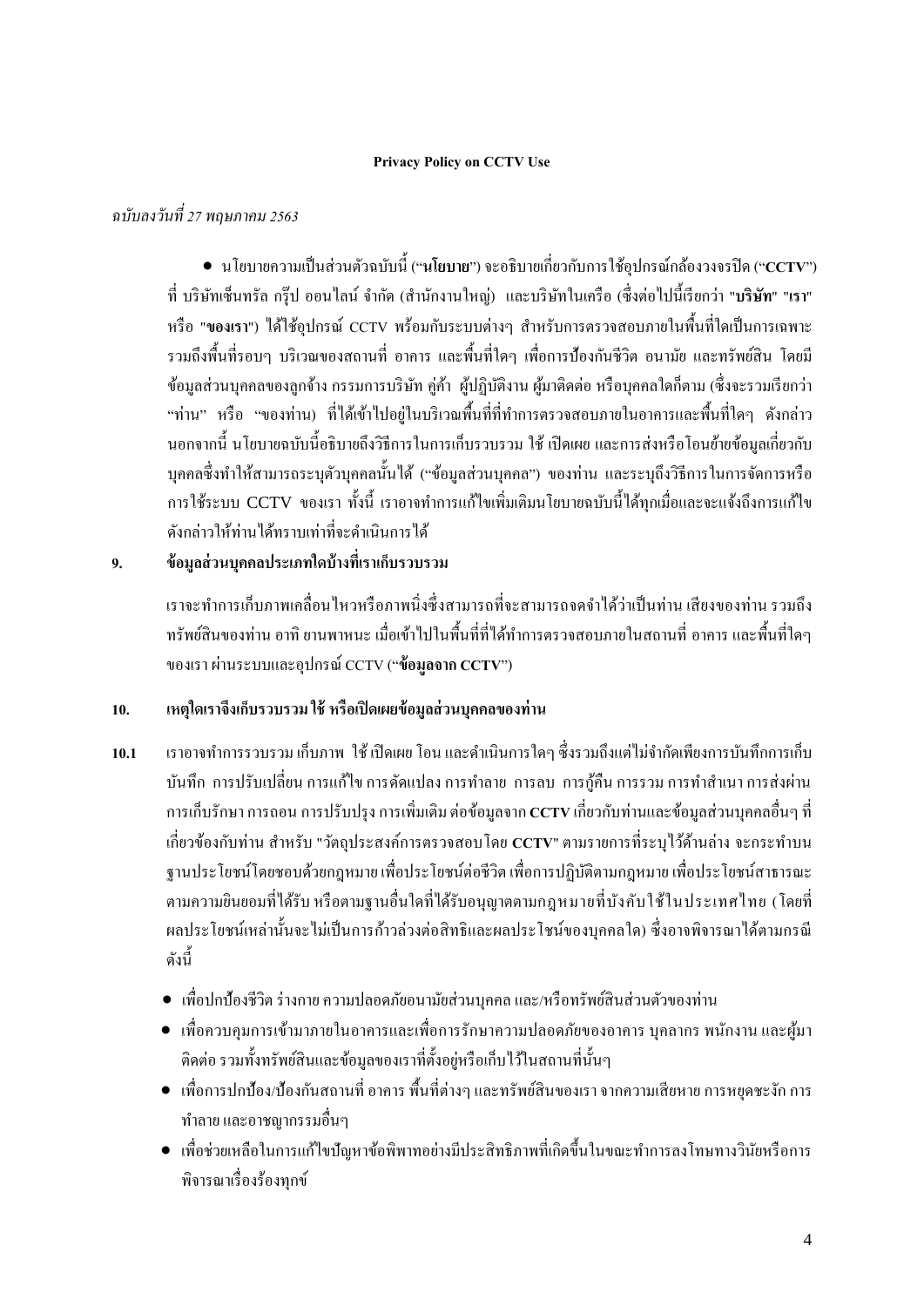- เพื่อช่วยเหลือในการสืบสวนสอบสวนหรือการด าเนินการเกี่ยวกับการร้องเรียน และการแจ้งเบาะแส
- เพื่อนำไปใช้ในการพิสูจน์หรือหักล้างในการดำเนินคดีทางแพ่ง ซึ่งรวมถึงแต่ไม่จำกัดเพียงการดำเนินกระบวน พิจารณาคดีแรงงาน
- เพื่อปฏิบัติตามหน้าที่ตามกฎหมายของเรา และ/หรือ การให้ความร่วมมือกับศาล หน่วยงานกำกับดูแล หน่วยงานของรัฐ และหน่วยงานที่มีอำนาจบังคับใช้กฎหมาย สำหรับการใช้อำนาจหน้าที่ตามกฎหมาย ซึ่ง รวมถึงแต่ไม่จำกัดเพียงเพื่อความปลอดภัย อาชีวอนามัยและสภาพแวดล้อมในการทำงาน พวกเราเล็งเห็นว่า การใช้ระบบ CCTV เป็นมาตรการที่จา เป็นเพื่อให้เราสามารถปฏิบตัิตามภาระหนา้ที่เหล่าน้นั ได้
- เพื่อการใช้สิทธิของเราหรือปกป้องผลประโยชน์โดยชอบด้วยกฎหมายของเราในกรณีที่จำเป็นต้องทำเช่นนั้น เพื่อระงับยบัย้งั ป้องกันและตรวจจับการประพฤติมิชอบ อาชญากรรมหรือการฝ่ าฝื นกฎหมาย ติดตามเหตุการณ์ เพื่อป้องกันและรายงานการประพฤติมิชอบหรืออาชญากรรมในร้านค้าของเราและเพื่อปกป้องความปลอดภัย และความมนั่ คงของธุรกิจของเรา พวกเราจะพยายามอย่างต่อเนื่องเพื่อสร้างสมดุลระหว่างผลประโยชน์โดย ี ชอบด้วยกฎหมายของเราและของบุคคลที่สาม และสิทธิขั้นพื้นฐานและเสรีภาพของท่านที่เกี่ยวข้องกับการ ปกป้องข้อมูลบนระบบ CCTV ที่เกี่ยวข้องกับท่าน ตามแต่กรณี เราจะพยายามระบุถึงขั้นตอนที่จำเป็นเพื่อให้ เกิดความสมดุลที่เหมาะตามแต่สมควร
- 10.2 เราจะติดตั้งอุปกรณ์ CCTV ที่จุดสำคัญภายในสถานที่ อาคารและพื้นที่ต่างๆ ของเรา ยกเว้นบางพื้นที่ เช่น ห้อง เปลี่ยนเส้ือผา้ ห้องสุขาและห้องอาบน้า
- 10.3 ระบบ CCTV ของเราเปิดใช้งานตลอด 24 ชั่วโมง โดยจะมีเจ้าหน้าที่รักษาความปลอดภัยของเราทำการเฝ้าดูผ่าน อุปกรณ์ ยกเว้นในกรณีที่อุปกรณ์/ระบบเกิดความขัดข้อง และ/หรือต้องทำการซ่อมบำรุง
- **10.4** เราจะจัดวางป้ายตามความเหมาะสมในสถานที่ที่มีการใช้งานระบบ CCTV

## **11. บุคคลใดที่อาจได้รับการเปิดเผยข้อมูลส่วนบุคคลของท่าน**

- 11.1 เราจะเก็บข้อมูลส่วนบุคคลที่เกี่ยวข้องกับท่านในระบบ CCTV ไว้เป็ นความลับ และจะท าการเปิ ดเผยหรือถ่ายโอน ข้อมูลส่วนบุคคลดังกล่าวเฉพาะเพียงบริษัทลูก บริษัทในเครือของเรา บุคคลภายนอกอื่นๆ ที่จะถูกคัดเลือกอย่าง ระมัคระวังในเวลานี้หรือในอนาคต ผู้ได้รับอนุญาต พันธมิตรกิจการร่วมค้า และ/หรือผู้ให้บริการ (ซึ่งอาจตั้งอยู่ใน ต่างประเทศ) เพื่อให้บรรลุวัตถุประสงค์การตรวจสอบโดย **CCTV** ตามที่ระบุไวใ้นนโยบายน้ี
- **11.2** บุคคลภายนอกซึ่งเราอาจเปิ ดเผยข้อมูลจากระบบ CCTV และข้อมูลส่วนบุคคลอื่นๆ ที่เกี่ยวข้องกับท่าน ซึ่งรวมถึง การเปิ ดเผยต่อบริษัทในเครือของเรา (เป็ นส่วนหนึ่งของประโยชน์โดยชอบด้วยกฎหมายของเราและประโยชน์ ของบริษัทในเครือของเรา เพื่อให้บรรลุวัตถุประสงค์การตรวจสอบโดย **CCTV**) หน่วยงานภาครัฐ และ/หรือ ้องค์กรที่ทำหน้าที่กำกับดูแล (เพื่อปฏิบัติตามหน้าที่ตามกฎหมาย หรือเพื่อสนับสนุนหรือช่วยเหลือแก่องค์กร ้ บังคับใช้กฎหมายในเรื่องการสอบสวนและดำเนินคดีทางแพ่งหรือทางอาญา) และผู้ให้บริการบุคคลที่สาม (ตาม ข้นั ตอนที่จา เป็นของเราเพื่อให้แน่ใจว่า เราจะให้การคุ้มครองต่อสุขภาพและความปลอดภัยส่วนบุคคล และ ทรัพย์สินของท่าน) อย่างไรก็ตามการเข้าถึงข้อมูลระบบ CCTV นั้น อาจเป็นการเข้าถึงหรือเปิดเผยได้เท่าที่จำเป็น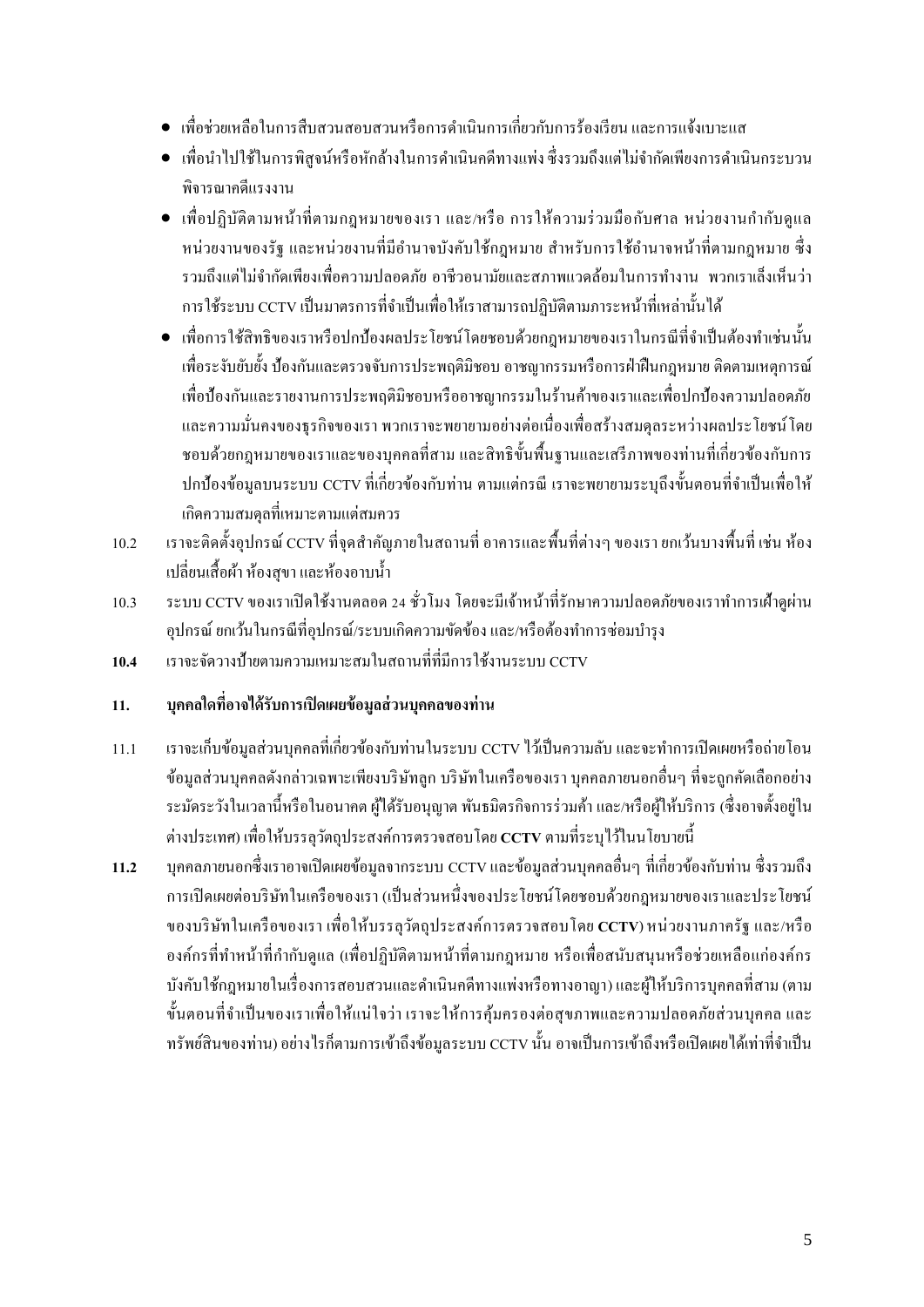เพื่อจัดการกับเหตุการณ์ที่เกิดขึ้นซึ่งอยู่ภายใต้หนึ่งในวัตถุประสงค์ที่ระบุไว้ในข้อ 3.2 นี้ หรือเพื่อตอบสนองการ ร้องขอของบุคคลตามกฎหมายภายใต้ข้อ2.1

## **12. การส่งหรือโอนข้อมูลส่วนบุคคลของท่านไปยังต่างประเทศ**

เราอาจเปิดเผยหรือถ่ายโอนข้อมูลส่วนบุคคลของท่านจากระบบ CCTV (ซึ่งเป็นส่วนหนึ่งของขั้นตอนที่จำเป็น ส าหรับสุขภาพ ความปลอดภัยส่วนบุคคลและทรัพย์สินของท่าน) ไปยังผู้ให้บริการบุคคลที่สามที่อยู่นอกประเทศ ไทยและการเปิ ดเผยหรือถ่ายโอนดังกล่าวจะกระท าต่อเมื่อได้รับความยินยอมจากท่าน หรือมีพ้ืนฐานตามกฎหมาย อื่นที่บังคับให้กระทำตามที่กฎหมายอนุญาตไว้ (เช่นเพื่อปฏิบัติตามข้อกำหนดของสัญญาระหว่างเรากับบุคคลอื่น เพื่อประโยชน์ของท่าน) โดยที่ประเทศปลายทางดังกล่าวอาจมีหรือไม่มีมาตรฐานการคุ้มครองข้อมูลส่วนบุคคลที่ คล้ายคลึงกับประเทศไทย อย่างไรก็ตาม เราจะทำให้มั่นใจได้ว่าการโอนข้อมูลส่วนบุคคลของท่านได้กระทำตาม ึกฎหมายเกี่ยวกับการค้มครองข้อมูลส่วนบุคคลแล้วก่อนจะดำเนินการโอนข้อมูลส่วนบุคคลนั้น

## **13. มาตรการรักษาความปลอดภัย**

- **13.1** เราจะจัดให้มีระบบเทคนิค และการบริหารจัดการมาตรการรักษาความปลอดภัยที่เหมาะสม เพื่อป้องกันข้อมูลจาก ระบบ CCTV และข้อมูลส่วนบุคคลที่เกี่ยวข้องกับท่านจากการถูกทำลาย การสูญหาย การเข้าถึง การใช้งาน การ เปลี่ยนแปลง หรือการเปิ ดเผยโดยไม่ไดต้้งัใจโดยผิดกฎหมาย หรือโดยไม่ได้รับอนุญาต
- **13.2** เราจะทบทวนและปรับปรุงมาตรการรักษาความปลอดภยัของเราเป็นคร้ังคราวตามความจา เป็น หรือเมื่อมีการ พัฒนาเทคโนโลยีที่เกี่ยวข้อง เพื่อให้มั่นใจว่ามาตรการรักษาความปลอดภัยมีประสิทธิภาพและเหมาะสม ี สอดคล้องกับข้อกำหนดทางกฎหมายขั้นต่ำ ตามที่กำหนดโดยหน่วยงานของรัฐที่เกี่ยวข้อง

# **14. ระยะเวลาในการที่เราเก็บข้อมูลส่วนบุคคลของท่าน**

เราจะเก็บข้อมูลส่วนบุคคลของท่านที่เราได้มาจากระบบ CCTV ไว้ในระบบของเราตามระยะเวลาเท่าที่จำเป็น เพื่อให้บรรลุวัตถุประสงค์การตรวจสอบโดย **CCTV** หากเราไม่ได้รับอนุญาตตามกฎหมายที่ใช้บังคับในการ จัดเก็บข้อมูลส่วนบุคคลของท่านจากระบบ CCTV อีกต่อไป เราจะทำการลบข้อมูลเหล่านั้นออกจากระบบและ การบันทึกของเรา อย่างไรก็ตามเราอาจทำการเก็บข้อมูลส่วนบุคคลของท่านจากระบบ CCTV เป็นระยะเวลานาน ่ ขึ้น ตัวอย่างเช่น ทำการเก็บไว้จนกว่าจะสิ้นสุดของการคำเนินการตามกฎหมาย หรือมีกฎหมายที่กำหนดระยะเวลา ในการเก็บข้อมูลที่ยาวนานกว่า หรือมีข้อมูลระบบ CCTV บางอย่างซึ่งต้องทำการเก็บรักษาไว้สำหรับการ ดำเนินการต่อเหตุการณ์บางเรื่อง หรือเพื่อตอบสนองต่อข้อเรียกร้องจากบุคคลหนึ่งบุคคลใดในการใช้สิทธิตาม กฎหมาย

## **15. ท่านมีสิทธิอย่างไรเกี่ยวกับข้อมูลส่วนบุคคลของท่าน**

ภายใต้บทบัญญัติแห่งกฎหมายและข้อยกเว้นตามกฎหมายที่เกี่ยวข้อง ท่านอาจมีสิทธิในการขอเข้าถึง และ /หรือ ึ ขอรับสำเนา โอนย้าย แก้ไข ลบ ทำลาย หรือทำให้ข้อมูลกลายเป็นข้อมูลที่ไม่ระบุตัวตนในข้อมูลส่วนบุคคล บางประเภทของท่านที่เรามี ระงับและ/หรือคัดค้านกิจกรรมบางประเภทที่เรามีและใช้ข้อมูลส่วนบุคคลของท่าน ในกรณีที่การดำเนินการใดของเรากระทำภายใต้ความยินยอมของท่าน ท่านอาจเพิกถอนความยินยอมของท่านได้ แต่อาจเป็นสาเหตุให้เราไม่สามารถให้บริการของเราแก่ท่านได้อย่างเต็มที่ ท่านอาจมีสิทธิร้องขอให้เราเปิดเผยว่า